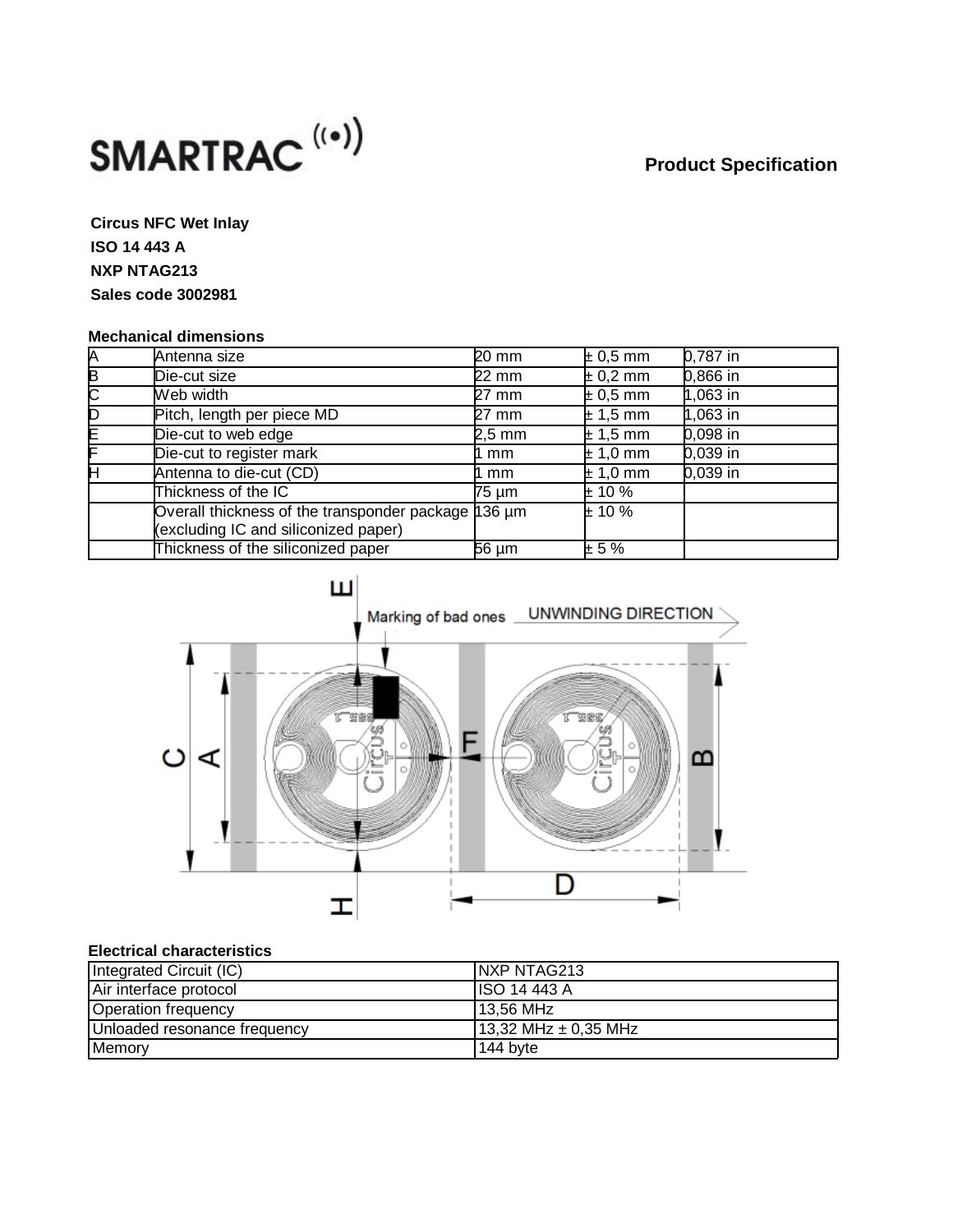## **General characteristics of transponder**

| Operating temperature                               | l-25 °C / +70 °C .              | $1-13$ °F / 158 °F |
|-----------------------------------------------------|---------------------------------|--------------------|
| (electronics parts)                                 |                                 |                    |
| <b>ESD</b> voltage immunity                         | l± 2 kV peak HBM                |                    |
| Shelf life: From the date of manufacture 2 years in | l+20 °C. 50 % RH                | $168$ °F, 50 % RH  |
| Bending diameter (D)                                | > 50 mm, tension less than 10 N |                    |

## **Delivery form**

| Transponder format           | Die-cut                                              |                |  |
|------------------------------|------------------------------------------------------|----------------|--|
| Transponder face material    | Clear PET 12                                         |                |  |
| Transponder backing material | Siliconized Paper 56                                 |                |  |
| Transponder antenna material | Aluminum, crimped coil                               |                |  |
| Transponder adhesive         | <b>RA-5</b>                                          |                |  |
| - labelling temperature      | min. $+0$ °C                                         | min. 32 °F     |  |
| - usage temperature          | -20 °C - 80 °C                                       | -4 °F - 176 °F |  |
| - peel                       | min. $2 N / 25$ mm (FTM 1)                           |                |  |
| Final inspection             | 100 %, known faulty ones marked                      |                |  |
| Minimum delivery yield       | 95 %                                                 |                |  |
| <b>Reel Label</b>            | Reel number, Material number, Material               |                |  |
|                              | description, Yield, Qty of functional inlays, Qty of |                |  |
|                              | non-functional inlays, Date                          |                |  |
| Printability                 | Needs to be tested by customer                       |                |  |

### **Structure**



# **Delivery details**

| Appearance            | Single row reel form                            |
|-----------------------|-------------------------------------------------|
| Reel core             | Paper core inner diameter 76 mm (3 in)          |
| Transponder alignment | Chip in front of transponder                    |
| Winding of the reel   | l Face out                                      |
| Reel size             | 5000 pcs/reel                                   |
| Package size          | 20000 pcs/box Deliveries only in full packages. |